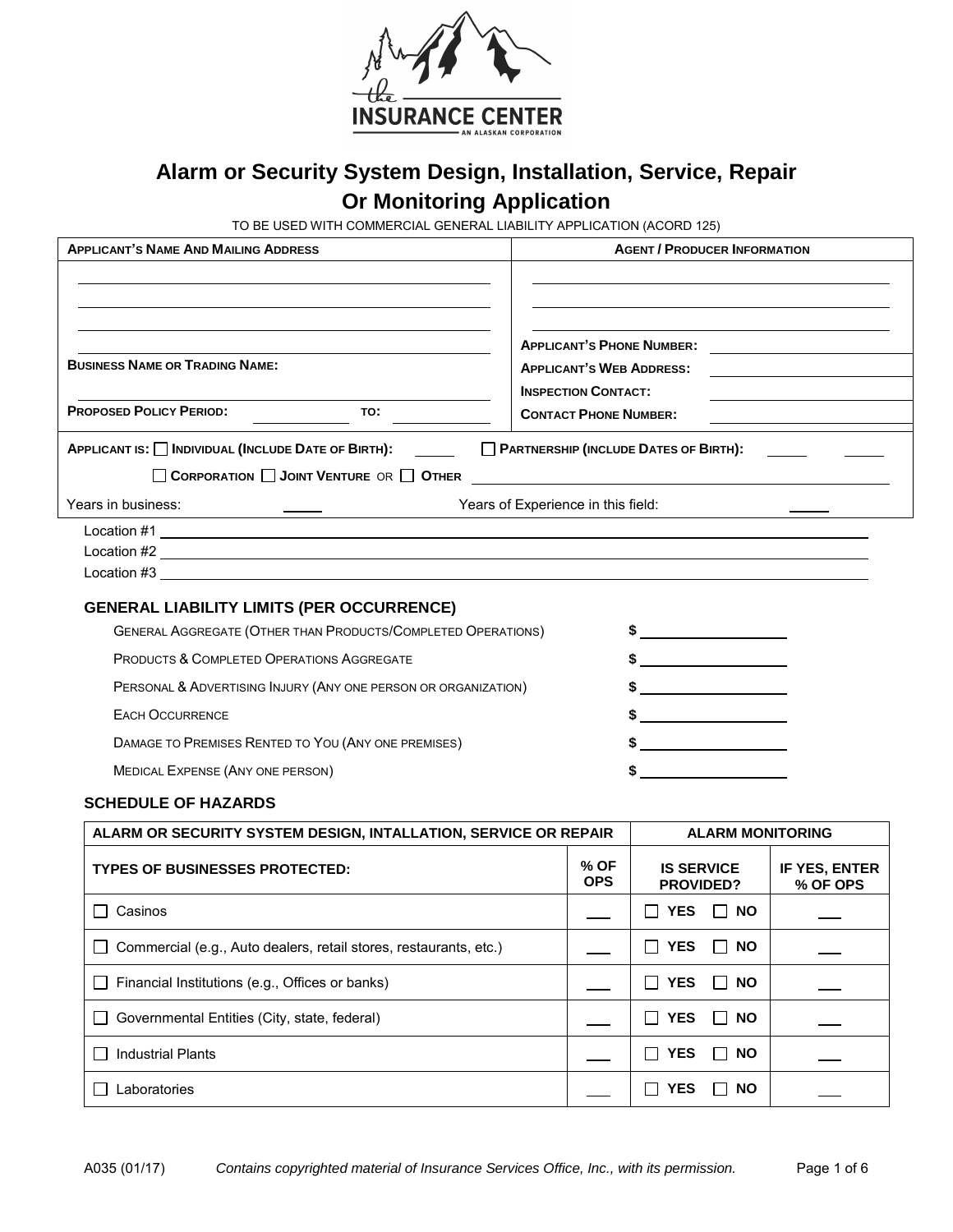| ALARM OR SECURITY SYSTEM DESIGN, INTALLATION, SERVICE OR REPAIR                                                                  |                    | <b>ALARM MONITORING</b>                   |                           |
|----------------------------------------------------------------------------------------------------------------------------------|--------------------|-------------------------------------------|---------------------------|
| TYPES OF BUSINESSES PROTECTED (CONTINUED):                                                                                       | % OF<br><b>OPS</b> | <b>IS SERVICE</b><br><b>PROVIDED?</b>     | IF YES, ENTER<br>% OF OPS |
| Medical Facilities (e.g., Hospitals, nursing homes, nursing call stations,<br>pendant panic buttons, etc.)                       |                    | <b>YES</b><br><b>NO</b>                   |                           |
| Military Installations                                                                                                           |                    | <b>YES</b><br><b>NO</b><br>$\blacksquare$ |                           |
| Nuclear power plants                                                                                                             |                    | <b>YES</b><br><b>NO</b>                   |                           |
| <b>Office Buildings</b>                                                                                                          |                    | <b>YES</b><br><b>NO</b>                   |                           |
| <b>Penal Facilities</b>                                                                                                          |                    | <b>YES</b><br><b>NO</b>                   |                           |
| Residential (e.g., Apartments, dwellings, etc.)                                                                                  |                    | <b>YES</b><br><b>NO</b>                   |                           |
| Schools/Colleges                                                                                                                 |                    | <b>YES</b><br><b>NO</b><br>$\mathbf{I}$   |                           |
| Transportation (e.g., Airports, docks, harbors, mass transit stations,<br>railroads, ships, subways, toll booths, tunnels, etc.) |                    | <b>YES</b><br><b>NO</b>                   |                           |
| Utility Properties (e.g., Electric/Gas/Water companies, etc.)                                                                    |                    | <b>YES</b><br><b>NO</b>                   |                           |
| Other (describe below)                                                                                                           |                    | <b>YES</b><br><b>NO</b>                   |                           |
|                                                                                                                                  |                    |                                           |                           |
|                                                                                                                                  |                    |                                           |                           |
|                                                                                                                                  |                    |                                           |                           |
|                                                                                                                                  |                    |                                           |                           |

| <b>TYPES OF SERVICES OFFERED:</b>                      | % OF OPS |
|--------------------------------------------------------|----------|
| Access Control Systems Installation, Service or Repair |          |
| <b>Alcohol Monitoring Systems</b>                      |          |
| Automobile Alarm or Stereo Installation                |          |
| Burglar Alarm Installation, Service or Repair          |          |
| CCTV Installation, Service or Repair                   |          |
| Fire Alarm Installation, Service or Repair             |          |
| Medical Alert System Installation                      |          |
| <b>Security Guards</b>                                 |          |
| Other ( <i>describe below</i> )                        |          |
|                                                        |          |
|                                                        |          |
|                                                        |          |
|                                                        |          |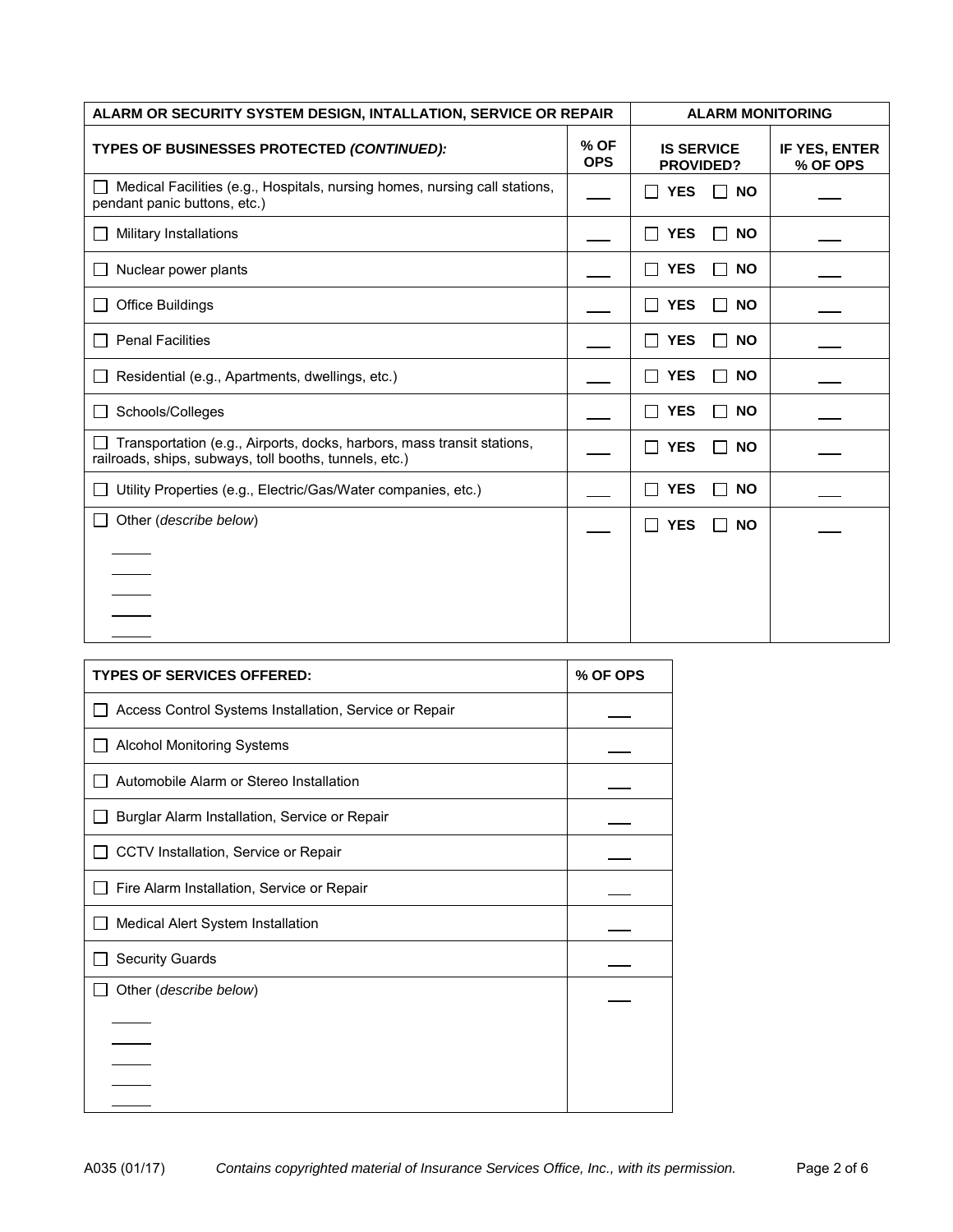# **PERSONNEL**

|    | Number of Employees: Full-Time ______ Part-Time _____                                                                                                                                                                                                                                                                                                       |
|----|-------------------------------------------------------------------------------------------------------------------------------------------------------------------------------------------------------------------------------------------------------------------------------------------------------------------------------------------------------------|
|    | Total Payroll \$<br>Total Sales \$                                                                                                                                                                                                                                                                                                                          |
| 1. | Does the applicant obtain background checks (including fingerprint checks for any prior criminal records)? $\Box$ Yes $\Box$ No                                                                                                                                                                                                                             |
| 2. |                                                                                                                                                                                                                                                                                                                                                             |
| 3. |                                                                                                                                                                                                                                                                                                                                                             |
|    | <b>OPERATIONS</b>                                                                                                                                                                                                                                                                                                                                           |
| 1. | How many years has the applicant been in business?                                                                                                                                                                                                                                                                                                          |
| 2. |                                                                                                                                                                                                                                                                                                                                                             |
| 3. |                                                                                                                                                                                                                                                                                                                                                             |
| 4. | Is all equipment maintained and serviced in accordance with the manufacturer's operation                                                                                                                                                                                                                                                                    |
| 5. | Does the applicant install, maintain and service systems that comply with standards set by UL, Factory Mutual,                                                                                                                                                                                                                                              |
| 6. | If the applicant provides monitoring services, is the application compliant with standards set by ANSI for CAD providers,<br>If no, provide details. The contract of the contract of the contract of the contract of the contract of the contract of the contract of the contract of the contract of the contract of the contract of the contract of the co |
| 7. | Does the applicant require all clients to sign a contract that contains liquidated damages, third party indemnification and<br>Provide a copy of the contract used.                                                                                                                                                                                         |
| 8. |                                                                                                                                                                                                                                                                                                                                                             |
| 9. |                                                                                                                                                                                                                                                                                                                                                             |
|    |                                                                                                                                                                                                                                                                                                                                                             |
|    | If yes, does the applicant provide monitoring services for:                                                                                                                                                                                                                                                                                                 |
|    |                                                                                                                                                                                                                                                                                                                                                             |
|    |                                                                                                                                                                                                                                                                                                                                                             |
|    |                                                                                                                                                                                                                                                                                                                                                             |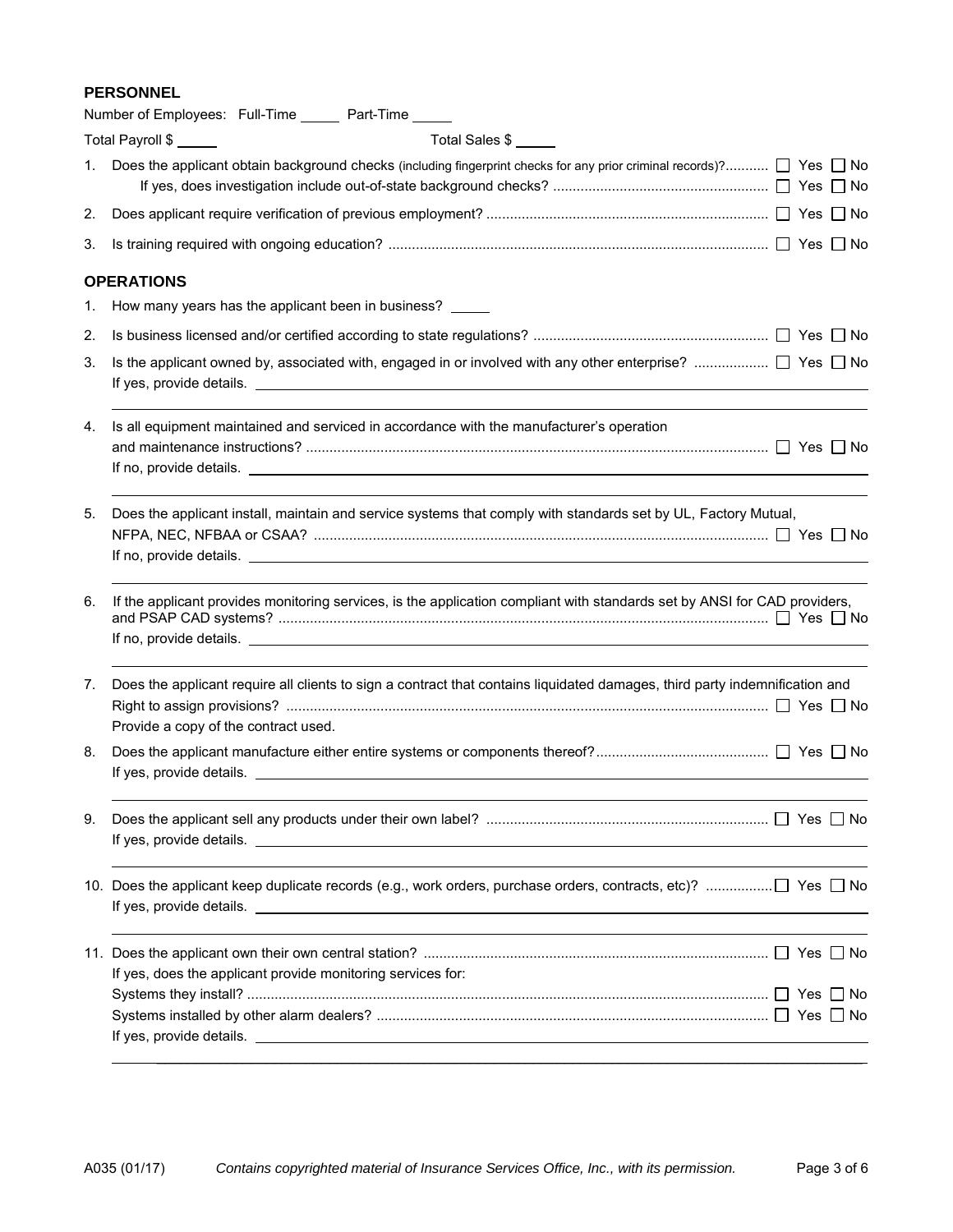# **SUBCONTRACTORS**

If you NEVER hire subcontractors, please check here  $\Box$ 

| If you DO hire subcontractors, please complete the section below:                                                        |
|--------------------------------------------------------------------------------------------------------------------------|
| 1. Total subcontract cost \$                                                                                             |
|                                                                                                                          |
|                                                                                                                          |
| 4. Are written contracts including a hold harmless clause in your favor obtained from all subcontractors? (A copy of the |
|                                                                                                                          |
|                                                                                                                          |
|                                                                                                                          |

# **PLEASE READ BELOW AND COMPLETE SIGNATURE BLOCK ON LAST PAGE**

I have reviewed this application for accuracy before signing it. As a condition precedent to coverage, I hereby state that the information contained herein is true, accurate and complete and that no material facts have been omitted, misrepresented or misstated. I know of no other claims or lawsuits against the applicant and I know of no other events, incidents or occurrences which might reasonably lead to a claim or lawsuit against the applicant. I understand that this is an application for insurance only and that completion and submission of this application does not bind coverage with any insurer.

**IMPORTANT NOTICE:** As part of our underwriting procedure, a routine inquiry may be made to obtain applicable information concerning character, general reputation, personal characteristics, and mode of living. Upon written request, additional information as to the nature and scope of the report, if one is made, will be provided.

# **FRAUD STATEMENT – FOR THE STATE(S) OF:**

#### **Alabama, Arkansas, Louisiana**, **Maryland, Rhode Island, Texas**, **West Virginia**:

**NOTICE:** Any person who knowingly (For Maryland add: *or willfully*) presents a false or fraudulent claim for payment of a loss or benefit or who knowingly (For Maryland add: *or willfully*) presents false information in an application for insurance is guilty of a crime and may be subject to (For Alabama add: *restitution,*) fines and confinement in prison (For Alabama add: *or any combination thereof*).

# **Alaska**

A person who knowingly and with intent to injure, defraud, or deceive an insurance company files a claim containing false, incomplete, or misleading information may be prosecuted under state law.

#### **Arizona**

For your protection Arizona law requires the following statement to appear on this form. Any person who knowingly presents a false or fraudulent claim for payment of a loss is subject to criminal and civil penalties.

#### **California**

For your protection, California law requires the following to appear on this form. Any person who knowingly presents false or fraudulent claim for the payment of a loss is guilty of a crime and may be subject to fines and confinement in state prison.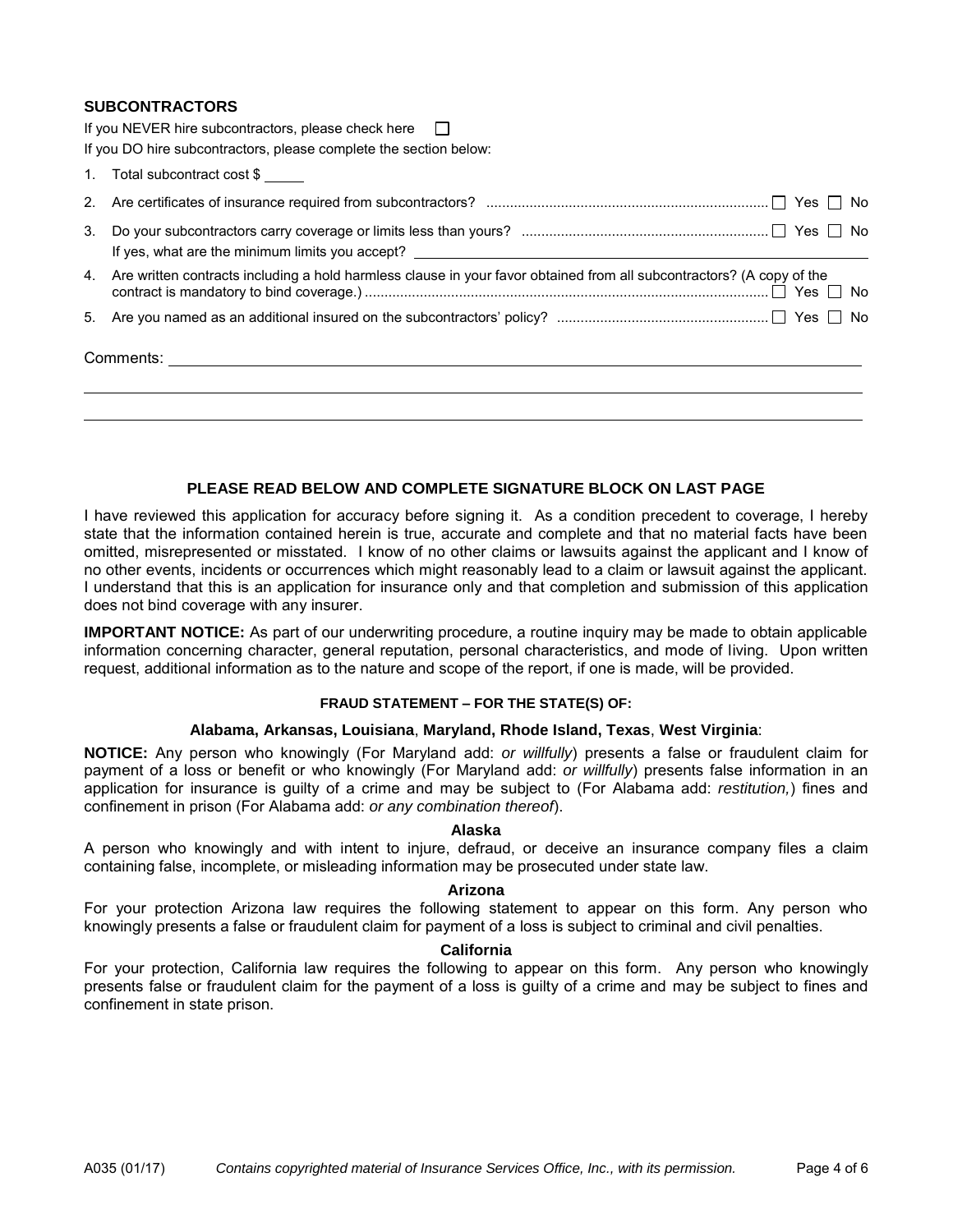# **Colorado**

It is unlawful to knowingly provide false, incomplete, or misleading facts or information to an insurance company for the purpose of defrauding or attempting to defraud the company. Penalties may include imprisonment, fines, denial of insurance and civil damages. Any insurance company or agent of an insurance company who knowingly provides false, incomplete, or misleading facts or information to a policyholder or claimant for the purpose of defrauding or attempting to defraud the policyholder or claimant with regard to a settlement or award payable for insurance proceeds shall be reported to the Colorado Division of Insurance within the Department of Regulatory Agencies.

# **Connecticut, Georgia, Hawaii, Illinois, Missouri, Montana, North Carolina, North Dakota, South Carolina, South Dakota, Wisconsin:**

Any person who knowingly presents a false or fraudulent claim for payment of a loss or benefit or knowingly presents false information in an application for insurance is guilty of a crime and may be subject to fines and confinement in prison.

**Delaware, Idaho:** 

Any person who knowingly, and with intent to (For Delaware add: *injure*) defraud or deceive any insurance company, files a statement of claim containing any false, incomplete, or misleading information is guilty of a felony.

# **District of Columbia**

**WARNING**: It is a crime to provide false or misleading information to an insurer for the purpose of defrauding the insurer or any other person. Penalties include imprisonment and/or fines. In addition, an insurer may deny insurance benefits if false information materially related to a claim was provided by the applicant.

# **Florida**

Any person who knowingly and with intent to injure, defraud or deceive any insurer files a statement of claim containing any false, incomplete, or misleading information is guilty of a felony of the third degree.

# **Indiana**

Any person who knowingly and with intent to defraud an insurer files a statement of claim containing any false, incomplete, or misleading information commits a felony.

#### **Kansas**

Any person who, knowingly and with intent to defraud, presents, causes to be presented or prepares with knowledge or belief that it will be presented to or by an insurer, purported insurer, broker or any agent thereof, any written, electronic, electronic impulse, facsimile, magnetic, oral, or telephonic communication or statement as part of, or in support of, an application for the issuance of, or the rating of an insurance policy for personal or commercial insurance, or a claim for payment or other benefit pursuant to an insurance policy for commercial or personal insurance which such person knows to contain materially false information concerning any fact material thereto; or conceals, for the purpose of misleading, information concerning any fact material thereto commits a fraudulent insurance act.

#### **Kentucky**

Application Forms: Any person who knowingly and with intent to defraud any insurance company or other person files an application for insurance containing any materially false information or conceals, for the purpose of misleading, information concerning any fact material thereto commits a fraudulent insurance act, which is a crime.

# **Maine, Tennessee, Virginia, Washington:**

It is a crime to knowingly provide false, incomplete or misleading information to an insurance company for the purpose of defrauding the company. Penalties may include imprisonment, fines, or a denial of insurance benefits.

# **Massachusetts, Nebraska, Vermont:**

Any person who knowingly and with intent to defraud any insurance company or another person files an application for insurance or statement of claim containing any materially false information, or conceals for the purpose of misleading information concerning any fact material thereto, may be committing a fraudulent insurance act, which may be a crime and may subject the person to criminal and civil penalties.

#### **Minnesota**

A person who files a claim with intent to defraud or helps commit a fraud against an insurer is guilty of a crime.

# **New Hampshire**

Any person who, with a purpose to injure, defraud or deceive any insurance company, files a statement of claim containing any false, incomplete, or misleading information is subject to prosecution and punishment for insurance fraud, as provided in NH Rev. Stat. § 638:20.